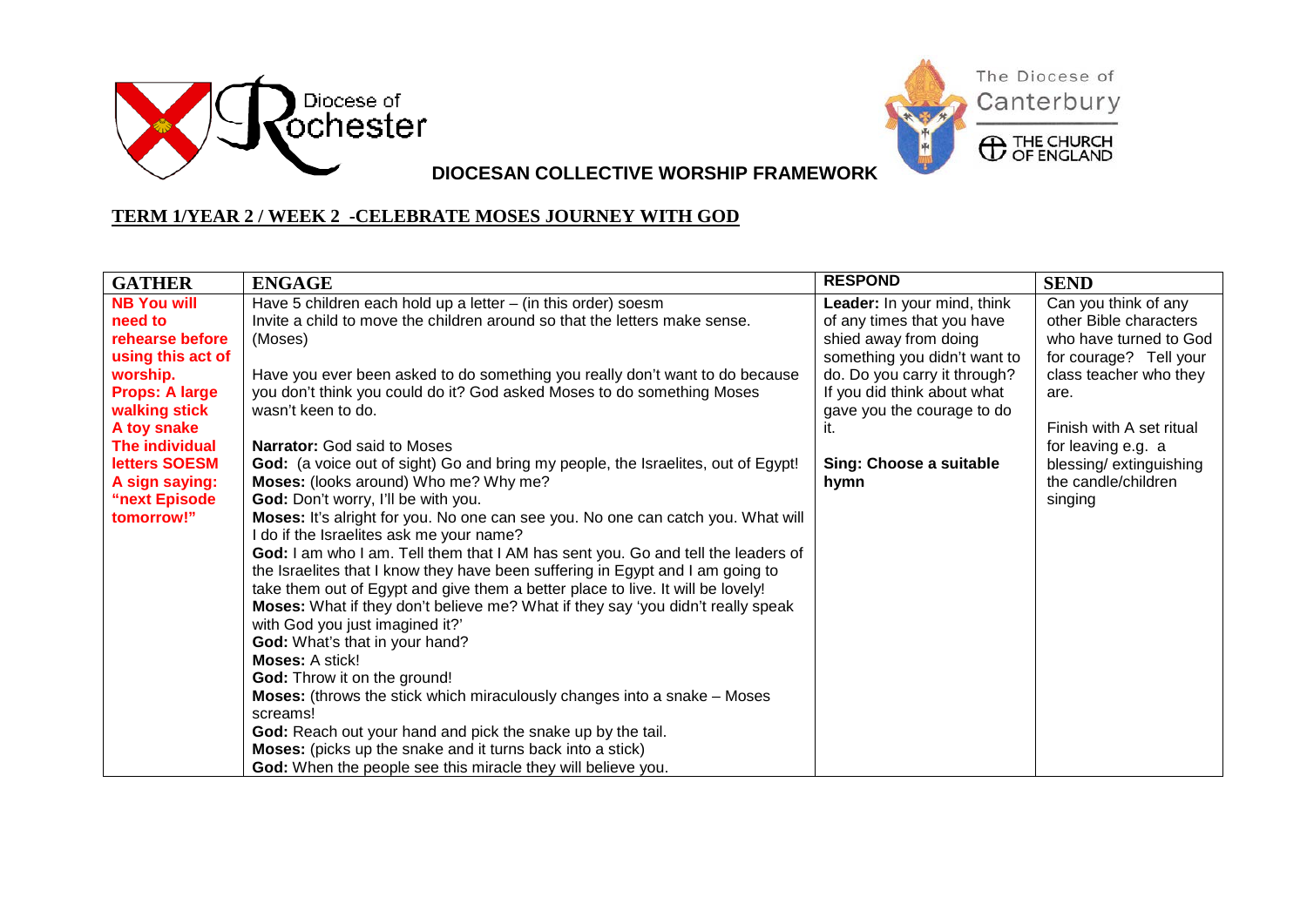



## **DIOCESAN COLLECTIVE WORSHIP FRAMEWORK**

|                                                                                                   | Moses: But I'm no good at public speaking.<br>God: I will help you to speak and teach you what to say.<br>Moses: Pleeeeeeze send someone else.<br>God: (infuriated) You really take the biscuit Moses! I'll send your brother Aaron<br>to help you.<br>(Some one walks across the front slowly displaying a sign which says 'Next<br>episode tomorrow!'                                                                                                                                       |                                                                                                          |                                                                                                                                                                                                     |
|---------------------------------------------------------------------------------------------------|-----------------------------------------------------------------------------------------------------------------------------------------------------------------------------------------------------------------------------------------------------------------------------------------------------------------------------------------------------------------------------------------------------------------------------------------------------------------------------------------------|----------------------------------------------------------------------------------------------------------|-----------------------------------------------------------------------------------------------------------------------------------------------------------------------------------------------------|
|                                                                                                   | Using the 5 letters you used yesterday, have them held up in a different<br>Incorrect order and ask for a volunteer to decipher them. Remind the children of<br>the story so far.<br>Play: http://www.youtube.com/watch?v=dlGj1OPRShc up to 3 minutes 18<br>seconds<br>Follow this up by reading a child friendly retelling of the parting of the Red Sea<br>story as far as the Egyptians about to enter the water (NB: Don't start reading<br>until you have heard God whispering to Moses) | Prayers: Find prayers which<br>thank God for his<br>faithfulness.<br>Sing: Our God is a great big<br>God | Would you have had the<br>courage to trust God<br>and walk through the<br>parted sea?                                                                                                               |
| Display a picture<br>of Moses parting<br>the Red Sea (a<br>search engine will<br>provide images). | Remind the children of the story so far and then play the rest of the video (3<br>minutes 19 seconds to the end.)<br>http://www.youtube.com/watch?v=dIGj1OPRShc<br>In talk partners, discuss how you think the Israelites may have felt. Share one or<br>two ideas                                                                                                                                                                                                                            | Prayers: Find suitable<br>prayers of thankfulness.<br>Sing: Thank you Lord for this<br>new day.          | Think about how God<br>fulfilled his promise to<br>Moses and His people.                                                                                                                            |
|                                                                                                   | What do you think happened next in the story? How do you think the Israelites<br>felt now that they had escaped from their slave masters? Talk about your ideas<br>with your talk partners. Share some of their ideas. Ask the children if they ever<br>grumble? What kind of things do they grumble about? Ask the children to listen<br>to the reading and discover what the Israelites grumbled about.<br>Read: a child friendly version of Exodus Chapter 16                              | Prayers: The Lord's Prayer -<br>give us today our daily bread<br>Sing: Choose a suitable<br>hymn         | When you are next<br>about to grumble about<br>something, ask yourself<br>Is this really important?<br>Will it make a big<br>difference to my life and<br>the lives of others?<br>Might I be better |